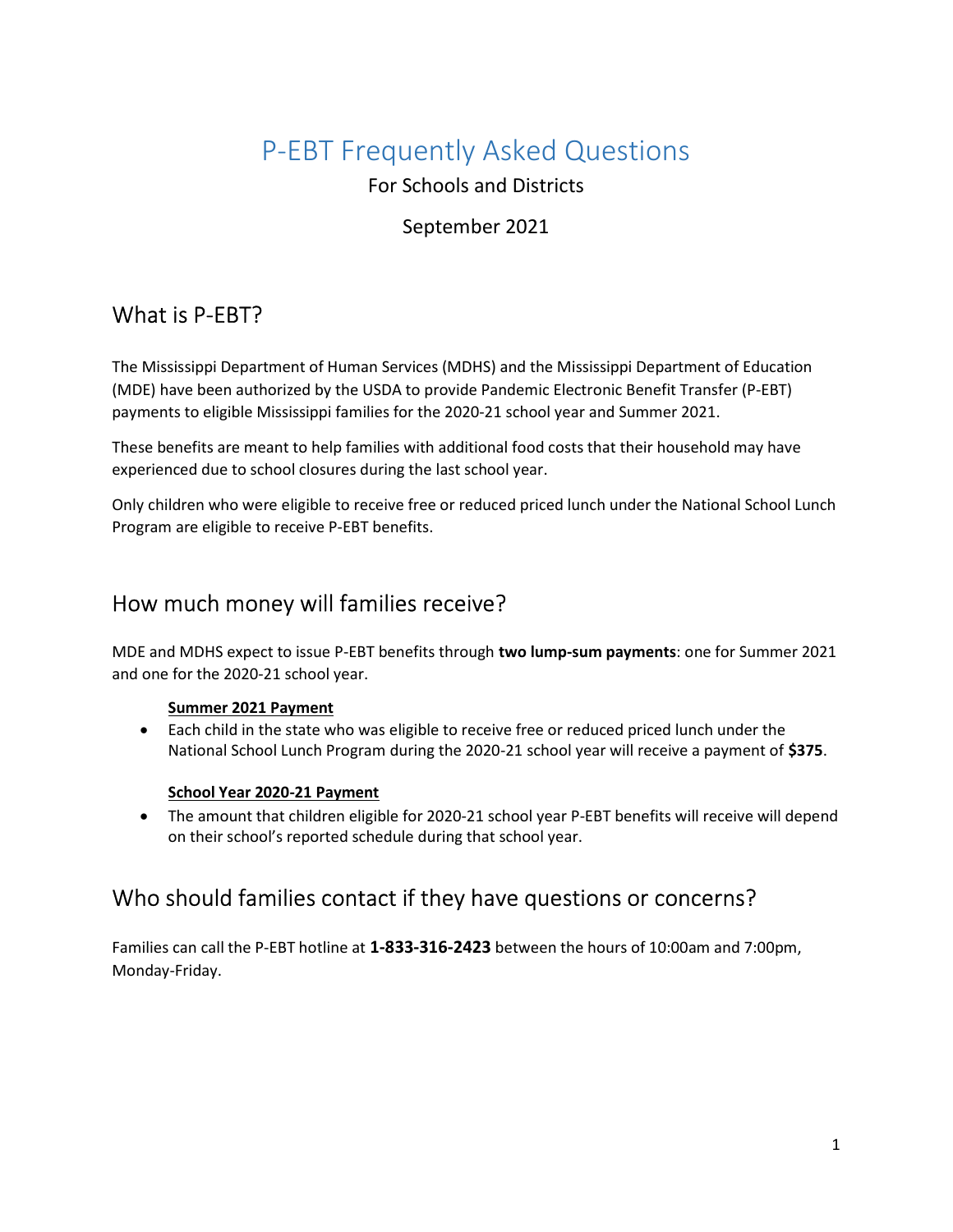### How are 2020-21 School Year benefits calculated?

- Benefits for eligible children (those who qualify for free or reduced price lunch) will be calculated for each month of the 2020-21 school year based on the mode of learning used by the majority of students in the child's school during that month.
	- $\circ$  If the child was enrolled in a school where a majority of the student body was attending based on a fully virtual learning schedule during that month due to the COVID-19 pandemic, the child will receive \$122.76 for that month.
	- $\circ$  If the child was enrolled in a school where a majority of the student body was attending based on a hybrid learning schedule (some in-person, some virtual) during that month due to the COVID-19 pandemic, they will receive \$61.38 for that month.
	- $\circ$  If the child was enrolled in a school with a majority in-person learning schedule during that month, the child will NOT receive any benefits for that month.
- The monthly amounts that the child is eligible to receive will be added together and issued as a single lump-sum payment for the 2020-21 school year.

## How can I find out how much money children in my district/school will receive?

- All children in the state who were eligible for free or reduced priced lunch under the National School Lunch Program will receive a one-time payment of \$375 for Summer 2021 P-EBT benefits.
- Each child's eligibility and amount for School Year 2020-21 P-EBT benefits was determined for each month of that school year (August 2020-May 2021) using information received from school districts about their school schedules.
- To review how much children in your district or school will receive for the 2020-21 school year, please find your school on the P-EBT School list available here:

https://www.mdhs.ms.gov/pandemic-ebt-p-ebt/p-ebt-schools-2/

### Why is it taking so long to get P-EBT benefits out?

There have been delays in card production and manufacturing. MDE and MDHS are working with our state and federal partners and outside contractors to get these benefits issued as quickly and as accurately as possible.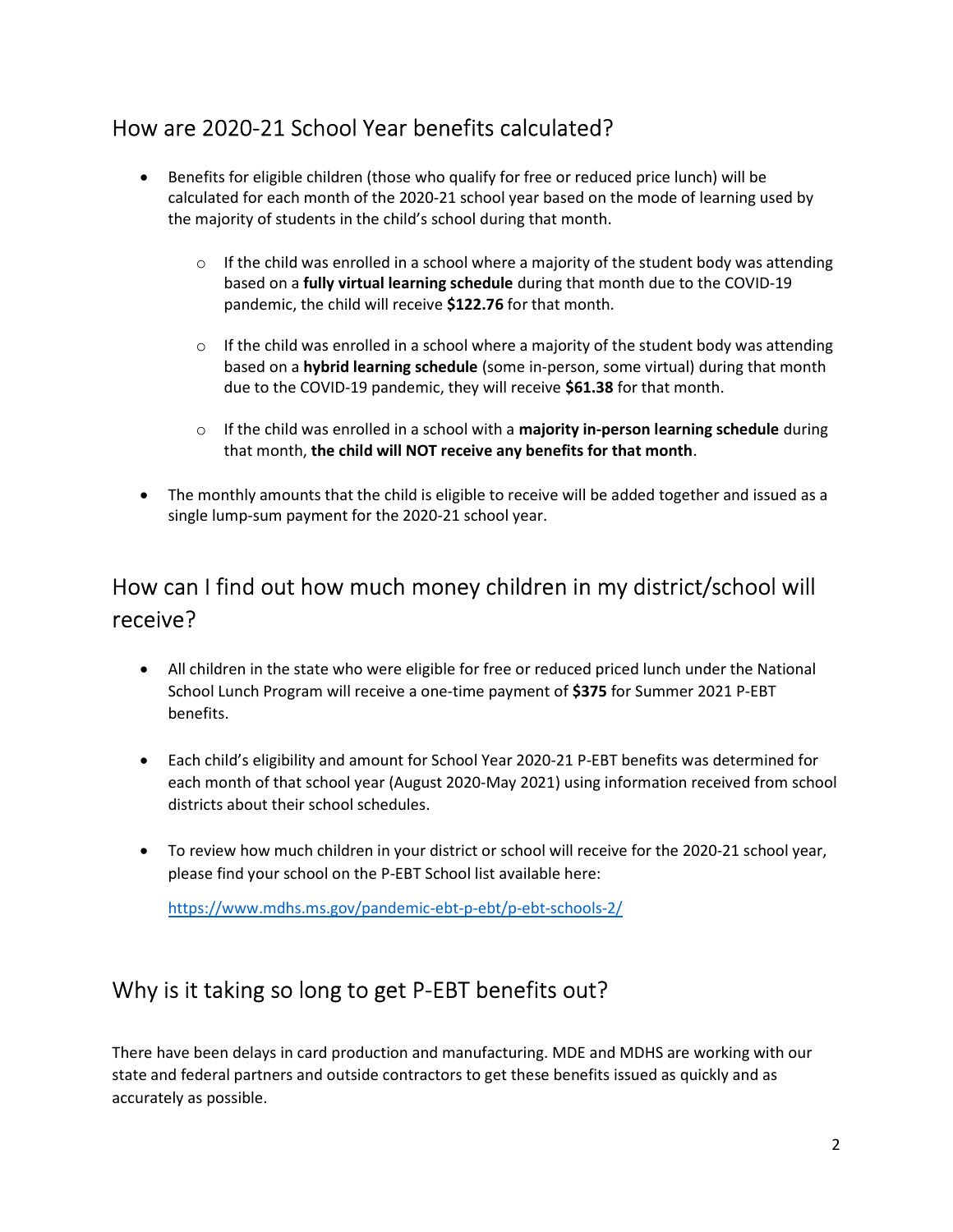### When will benefits be issued?

Based on current projections, we estimate that P-EBT benefit cards will be mailed between late September and late October. Families will receive funds through two lump-sum payments.

- Payment One: Summer 2021 P-EBT benefits
	- $\circ$  \$375 to every eligible child in the state
- Payment Two: School Year 2020-21 P-EBT benefits
	- $\circ$  Variable amounts to eligible children based on their school's reported schedule

## Families are contacting me saying their address has changed, what should I do?

We will be able to accept requests for address updates beginning in late September.

Families will need their child's MSIS number to request an update to their address for P-EBT.

If a child's address has changed since June 2021, the child's parent or guardian should do two things:

- 1. Contact the P-EBT hotline at 1-833-316-2423.
- 2. Contact their child's 2020-21 school district to ensure their address is up-to-date.

We cannot send a P-EBT card to an address that has not been confirmed through MDE data or by the child's school district.

Please update your student records when families call to report a new mailing address.

Under some circumstances, the P-EBT call center staff may be able to update an address for the parent over the phone if staff is able to verify the address through available MDE data.

If the change cannot be made over the phone, the call center will record the new address for the student and submit the new address to the district's MSIS contact for review and verification.

## Can schools or districts tell parents if their child is on the list of eligible students?

The best way for parents to check the eligibility of their child is to contact the P-EBT hotline at 1-833-316-2423.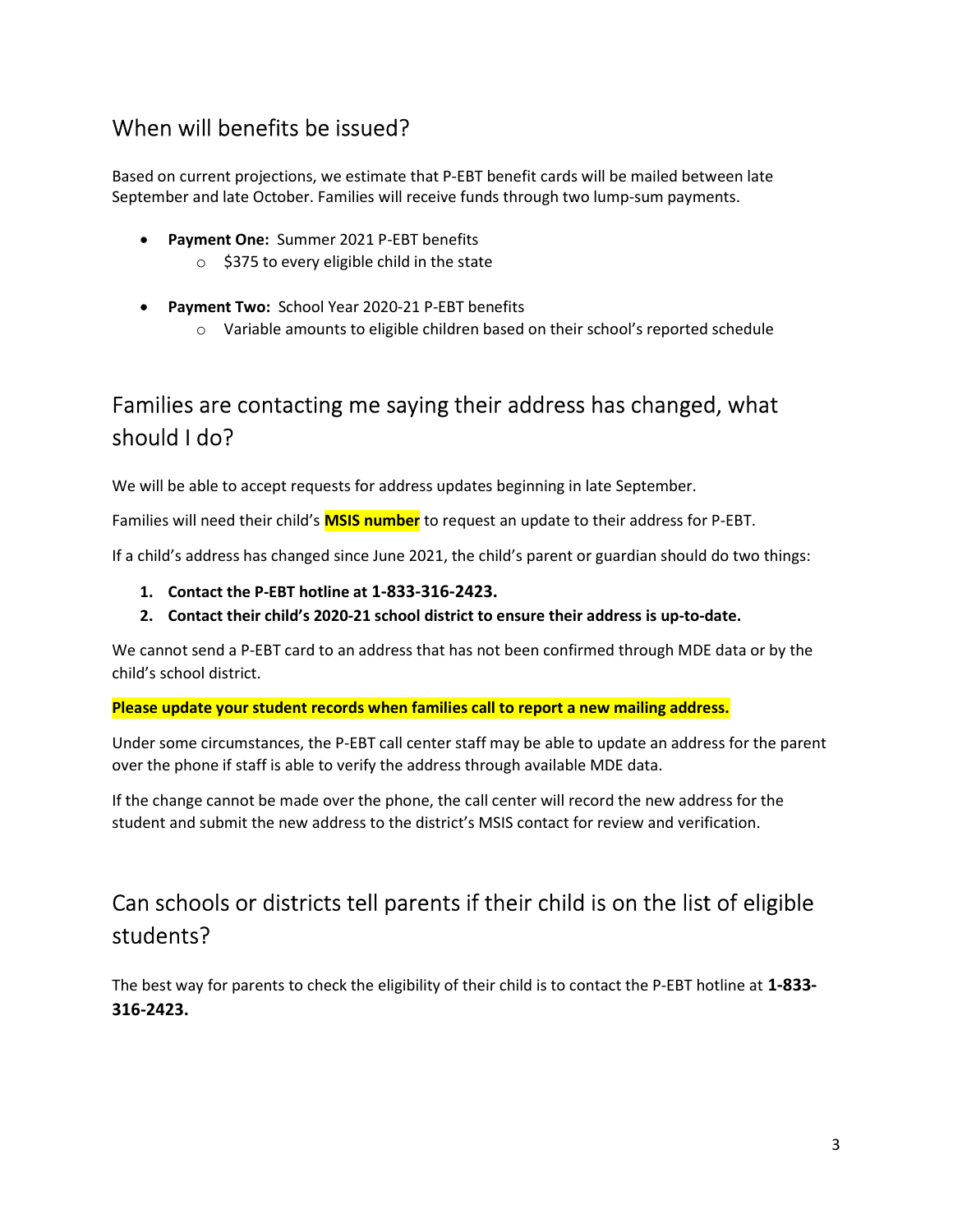## How will families receive their benefits?

Each eligible child in the household, including SNAP recipient households, will receive a new P-EBT card with the child's name on it. The P-EBT card will look like this:



## What about students who have graduated? Are they receiving benefits?

If the child was an NSLP-eligible child during the 2020-21 school year, they will receive P-EBT benefits.

## What about foster children or children who changed custody?

We are providing P-EBT benefits to the child at the address provided for the parent/guardian in MDE records for that child for the 2020-21 school year.

## What if a child transferred into or out of our school in the middle of the school year? What school will their benefits be based on?

We collected student records from districts in June 2021. The child will receive benefits based on the school listed in the records submitted to MDHS. We are also reviewing data files to ensure that students are not listed under multiple school districts.

## How long do families have to spend P-EBT benefits?

P-EBT benefits will expire after a minimum of 12 months of inactivity on the card. If a family uses their P-EBT card at least once every 365 days, the card will remain active.

This means that if a family receives a P-EBT payment on October 15, 2021 they have until at least October 14, 2022 to spend those funds.